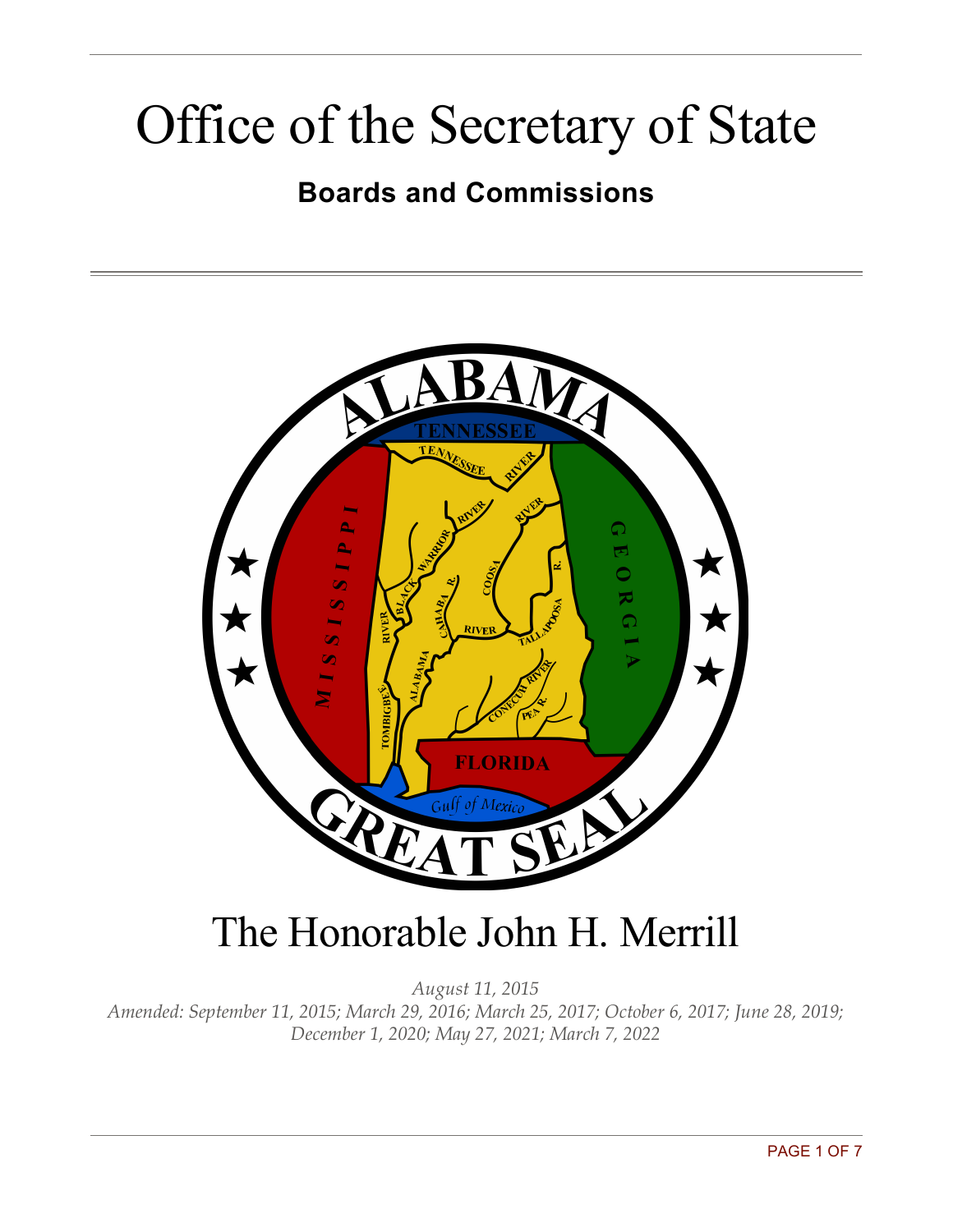#### **Introduction**

Alabama's Secretary of State is statutorily required to serve on and/or appoint members to numerous boards and commissions. A large majority of these boards and commissions are discussed specifically in *The Code of Alabama* or the *Constitution of Alabama 1901*. Each of the board and commission titles below are directly linked to the Alabama Boards website, which should provide additional details about each listed group. The information is divided into two categories: boards that the Secretary of State serves on directly, and boards that the Secretary of State may make an appointment.

#### **Staff Contributing**

John C. Bennett, Deputy Chief of Staff David A. Z. Brewer, Chief of Staff Grace Newcombe, Assistant to the Chief of Staff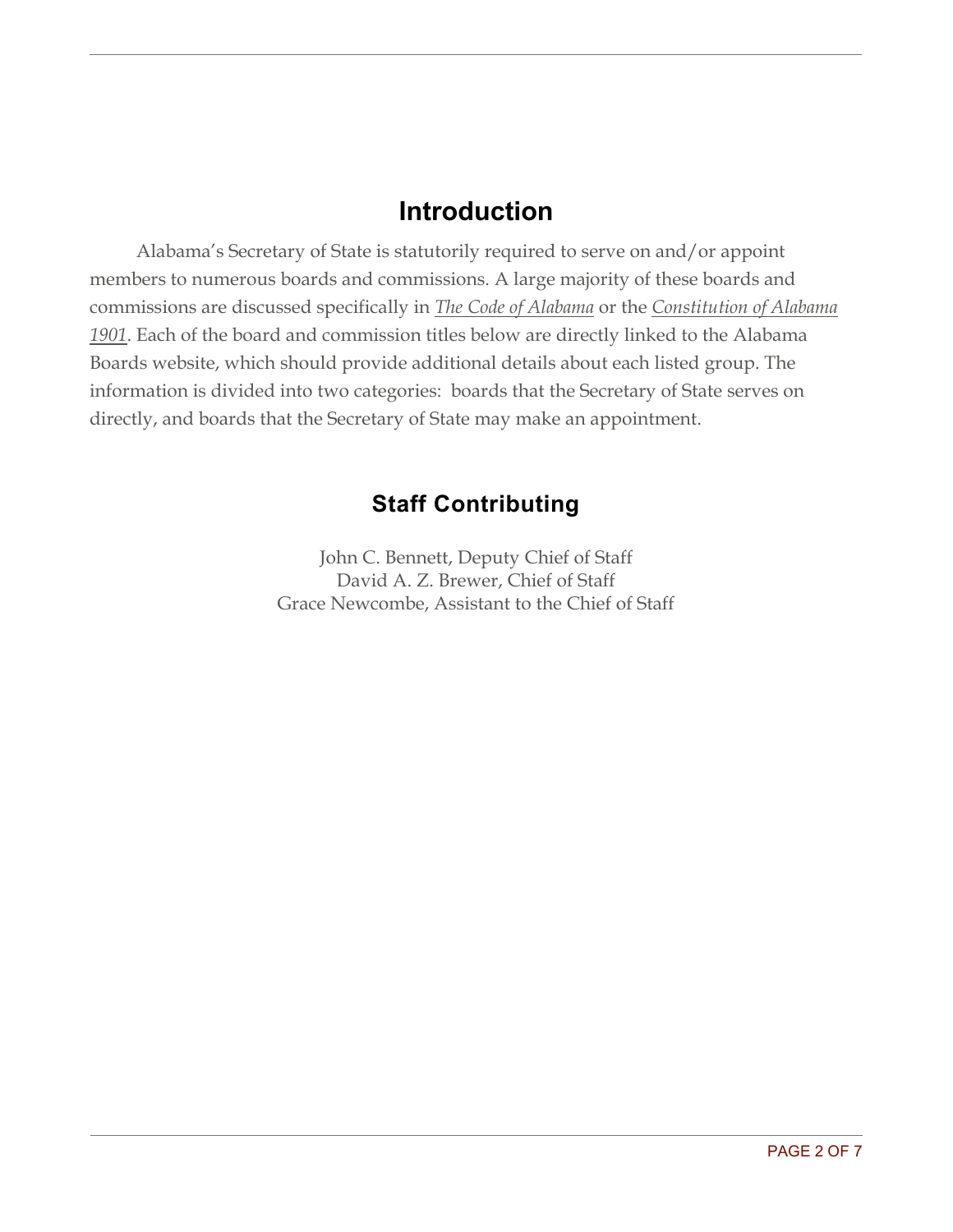# **Secretary of State Serves as Board Member**

#### **Alabama Athlete Agents [Commission](https://www.boards.alabama.gov/bcPublic/bcBoardDetailPrint.aspx?brd=162)**

Creation Authority: **Code of Alabama 1975, Section 8-26B-1, et seq.** Staff Contact: [Shemekwa](mailto:sport.code@sos.alabama.gov?subject=Alabama%20Athlete%20Agent%20Commission) Farrow Phone: (334) 242-7224

- (a) The Alabama Athlete Agents Regulatory Commission, currently known as the Alabama Athlete Agents Commission, shall consist of the Secretary of State and 18 appointed members, as follows:
	- 1. One member appointed by the Governor
	- 2. One member appointed by the Lt. Governor
	- 3. One member appointed by the Speaker of the House of Representatives
	- 4. The athletic director or an individual appointed by the athletic director at 14 specific institutions of higher learning
	- 5. One member appointed by the Alabama High School Athletic Association
- ❖ The Secretary of State shall keep records of the proceedings of the commission; and, in any proceeding in court, civil or criminal, arising out of or founded upon any provision of this chapter, copies of those records certified by the Secretary of State shall be admissible as tending to prove the content of the records.
- ❖ The Secretary of State shall have printed and published for distribution an annual register which shall contain the names, arranged alphabetically, of all persons registered under this chapter. The Secretary of State shall also provide a quarterly report to the commission of all agents registered during the quarter, any suspension or revocation of registered agents during the quarter, and other disciplinary action taken against an agent.
- ❖ The Secretary of State does not receive additional reimbursement, beyond what is supplied by the office for attending meetings of this Commission

#### **Alabama Board of [Adjustment](https://www.boards.alabama.gov/bcPublic/bcBoardDetailPrint.aspx?brd=180)**

Creation Authority: **Code of Alabama, 1975 Section 41-9-61** Staff Contact: David Brewer Phone: (334) 242-7207

The Alabama Board of Adjustment shall be composed of the Director of Finance, the State Treasurer, the Secretary of State, and the State Auditor. The Secretary of State serves as the board's secretary and performs all tasks associated with those responsibilities. This board has the power and jurisdiction to hear and consider claims including, but not limited to, all claims for damages to a person or property, all claims for personal injuries, and all claims against the State of Alabama or any of its agencies.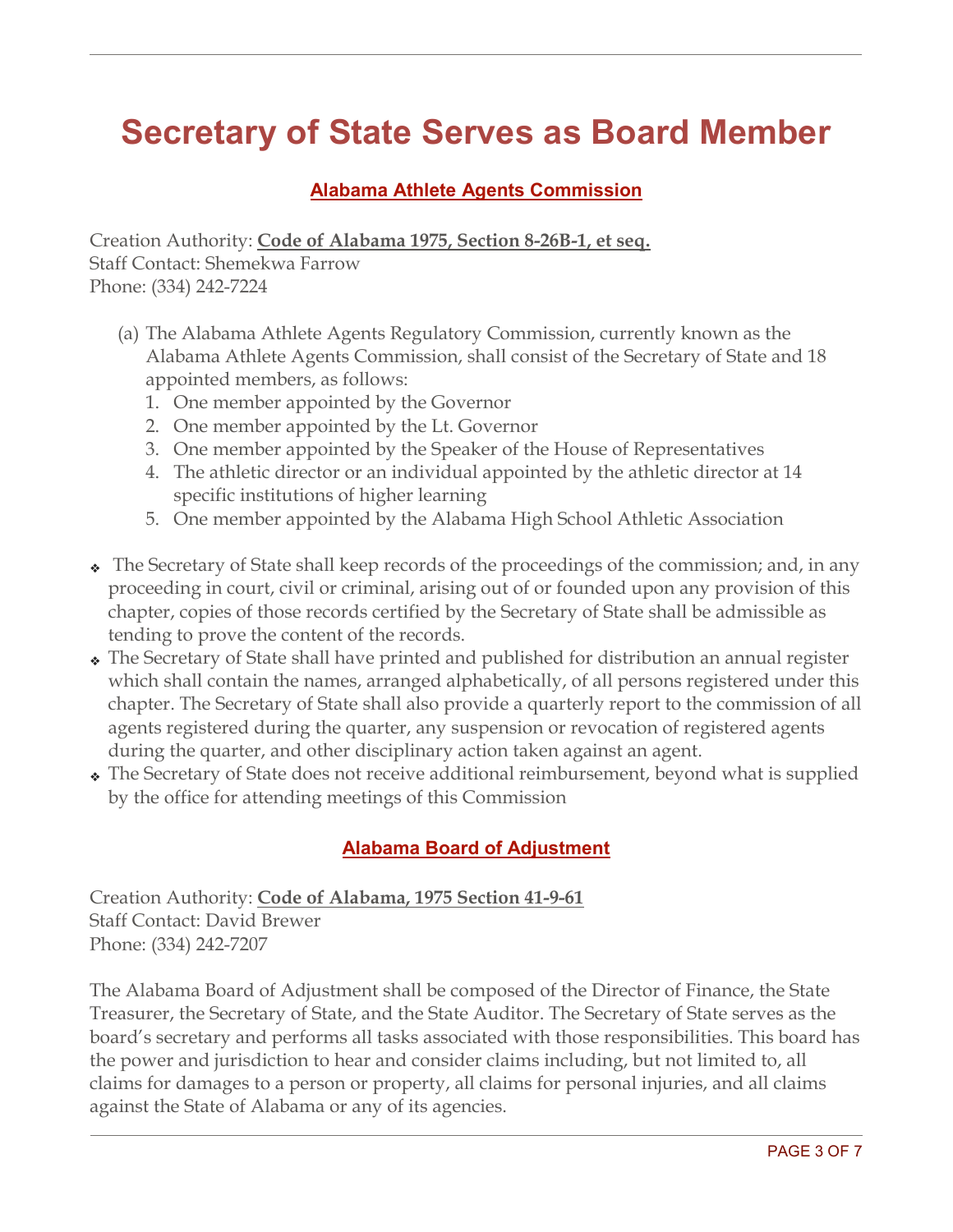#### **Alabama Local Government Records [Commission](https://www.boards.alabama.gov/bcPublic/bcBoardDetailPrint.aspx?brd=151)**

Creation Authority: **Code of [Alabama](http://alisondb.legislature.state.al.us/alison/codeofalabama/1975/coatoc.htm) 1975, Sections [41-13-22,](http://alisondb.legislature.state.al.us/alison/codeofalabama/1975/coatoc.htm) [41-13-23,](http://alisondb.legislature.state.al.us/alison/codeofalabama/1975/coatoc.htm) [41-13-24,](http://alisondb.legislature.state.al.us/alison/codeofalabama/1975/coatoc.htm) 41-13-25** Staff Contact: David [Brewer](mailto:david.brewer@sos.alabama.gov?subject=Alabama%20Local%20Government%20Records%20Commission) Phone: (334) 242-7207

The commission meets twice a year on the fourth Wednesday of April and October. The Secretary of State may send a designee. The Local Government Records Commission is charged with the following responsibilities:

- 2. Conducting surveys of public records created by counties, municipalities, and other agencies of local government (Code of Alabama 1975, Section 41-13-24).
- 3. Determining which local government records, "shall be permanently preserved because of historical value and which … may be destroyed or otherwise disposed of…" (Code of Alabama 1975, Section 41-13-24).
- 4. Issuing retention guidelines and other regulations for local government records, based on their evidential, informational, and historical value (Code of Alabama 1975, Section 41-13- 24).
- 5. Approving records destruction requests submitted by local government agencies, "No county, municipal, or other local government official shall cause any…record to be destroyed or otherwise disposed of without first obtaining the approval of the local government records commission" (Code of Alabama 1975, Section 41-13-23)

#### **Alabama State Records Commission**

Creation Authority: **Code of Alabama 1975, Sections 41-13-20, 41-13-21, 41-13-24, 41-13-25** Staff Contact: David [Brewer](mailto:david.brewer@sos.alabama.gov?subject=Alabama%20State%20Records%20Commission) Phone: (334) 242-7207

The commission meets twice a year on the fourth Wednesday of April and October. The Secretary of State may send a designee. The State Government Records Commission is charged with the following responsibilities:

- 1. Conduct surveys of public records created by state agencies (Code of Alabama 1975, Section 41-13-24).
- 2. Issue regulations classifying all public records and prescribing the period for which records of each class shall be retained (Code of Alabama 1975, Section 41-13-24).
- 3. Determine which public records shall be preserved permanently because of historical value and which records may be destroyed or otherwise disposed of (Code of Alabama 1975, Sections 41-13-21).
- 4. Approve records disposal requests submitted by state agencies prior to the records destruction (Code of Alabama 1975, Sections 41-13-21).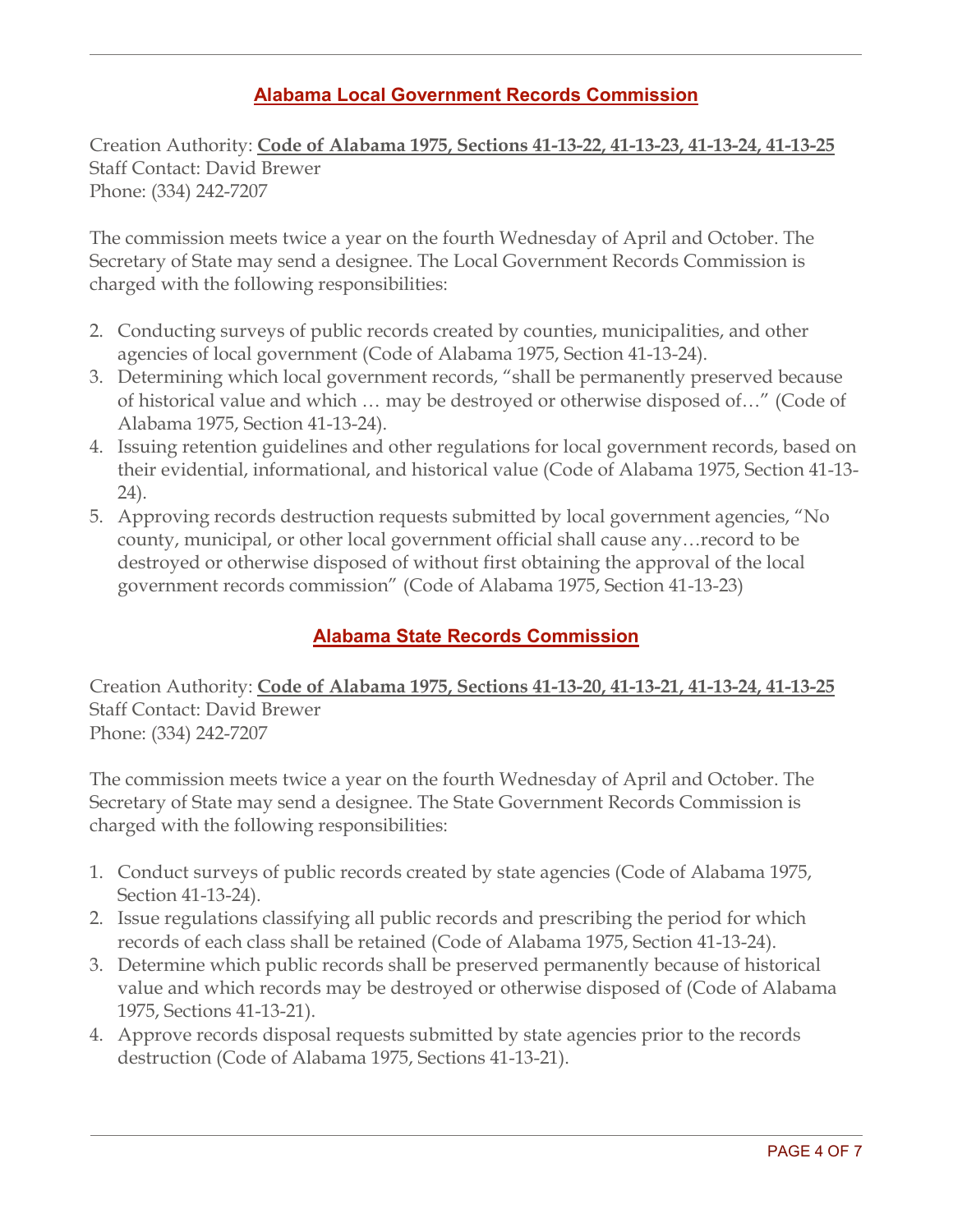#### **State [Canvassing](http://ali.state.al.us/hb100com.pdf) Board**

Creation Authority: **Code of Alabama, Section 17-12-17** Staff Contact: Clay S. Helms Phone: (334) 353-7177

This board is composed of the Secretary of State, the Governor, and the Attorney General. The Secretary of State is permitted to send a designee, but the designee must have signature authority. The board meets and certifies the results of each general and special election that occurs during their time in office.

#### **Fair Ballot [Commission](http://alisondb.legislature.state.al.us/ALISON/SearchableInstruments/2014RS/PrintFiles/HB9-eng.pdf)**

Creation Authority: **Code of [Alabama,](http://www.votelimestone.com/wp-content/uploads/2013/04/Act_2014-399.pdf) Section 17-6-81** Staff Contact: David [Brewer](mailto:david.brewer@sos.alabama.gov?subject=Fair%20Ballot%20Commission) Phone (334) 242-7207

This board meets regularly during the months prior to an election, via phone, video conference, or any other form of communication, whereby all persons participating in the meeting may hear each other at the same time. The commission composes clear and concise descriptions of all the proposed amendments, and they are required to finalize these descriptions a minimum 60 days prior to Election Day. These descriptions of the proposed legislation must meet the following requirements:

- ❖ Statements must be written in plain, nontechnical language, and in a clear coherent manner utilizing everyday terminology.
- ❖ Statements must be true and impartial statements detailing the effect of a vote for and against the proposed amendments.
- ❖ Statements must include clear language describing whether or not the proposed legislation will, increase, decrease, or have no impact on taxes.

#### **Alabama Electronic Overseas Voting Advisory [Committee](https://www.boards.alabama.gov/bcPublic/bcBoardDetailPrint.aspx?brd=476)**

Creation Authority: **Code of Alabama, Section 17-11-40 through Section 17-11-51** Staff Contact: David Brewer Phone: (334) 242-7207

This committee oversees the conduct regarding absentee voting for individuals who are deployed for military service, other state service positions, as well as any other U.S. citizen who is a permanent resident of the state but is temporarily residing outside of the territorial limits of the U.S., establishes authority to implement policy for the Secretary of State, and gives authority to the Secretary of State to adopt rules regarding the procedures for emergency overseas absentee voting rule powers and situations.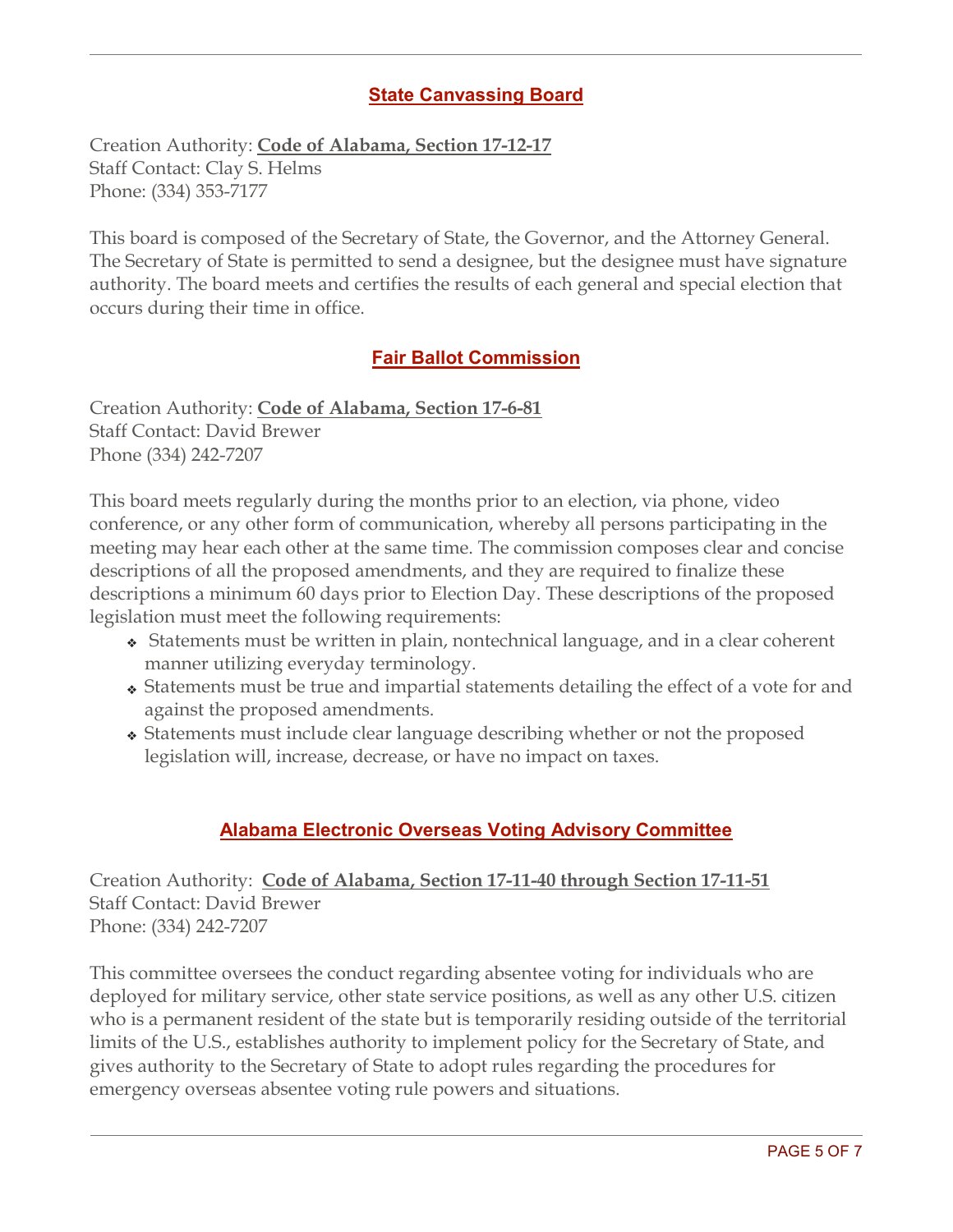## **Secretary of State may Serve as Board Member or Appoint a Designee**

#### **Help America Vote Act [Committee](https://www.boards.alabama.gov/bcPublic/bcBoardDetailPrint.aspx?brd=360) (HAVA)**

Creation Authority: **Code of Alabama, Section 17-2-2** Staff Contact: Clay S. Helms Phone: (334) 353-7177

The Secretary of State makes eight appointments to this board. Each of the eight appointments must come from a specific interest group within the state, and additional board members are appointed or reappointed by the Governor (3), Lt. Governor (2), Speaker of the House of Representatives (5), and President Pro Tem of the Senate (2). In addition, the Secretary of State is required to appoint eight members, from several different interest groups around the state. These groups include: Alabama Democratic Party (1), Alabama Republican Party (1), Probate Judges Association (1), Sheriffs Association (1), Circuit Clerks Association (1), and one of whom shall represent an organization serving as an advocate for the rights of individuals with disabilities. Each term lasts four years. According to the code, each member must serve a total of four years, with the exception of the two indefinite members.

#### **Alabama Electronic Voting [Committee](https://www.boards.alabama.gov/bcPublic/bcBoardDetailPrint.aspx?brd=325)**

Creation Authority: **Code of Alabama, 1975 Section 17-7-22** Staff Contact: David Brewer Phone: (334) 242-7207

The code states that the Secretary of State shall appoint a representative. It shall be the duty of the committee to ensure the examination and certification of electronic vote counting systems in the following manner:

- 1) By publicly examining all makes of electronic vote counting systems submitted and certifying whether such systems comply with the requirements of this section.
- 2) By inviting any vendor or company interested in selling an electronic vote counting system in Alabama to submit such equipment for examination.
- 3) The committee shall approve only those electronic vote counting systems that are certified by an authorized independent testing authority, or successor entity, as meeting the performance and test standards for electronic voting systems issued by the Federal Election Commission.
- 4) After certification of any electronic vote counting system, the Secretary of State shall make and maintain a report on the system, and as soon as practicable shall send a notice of certification and, upon request, a copy of the report to all governing bodies of the counties of the state.